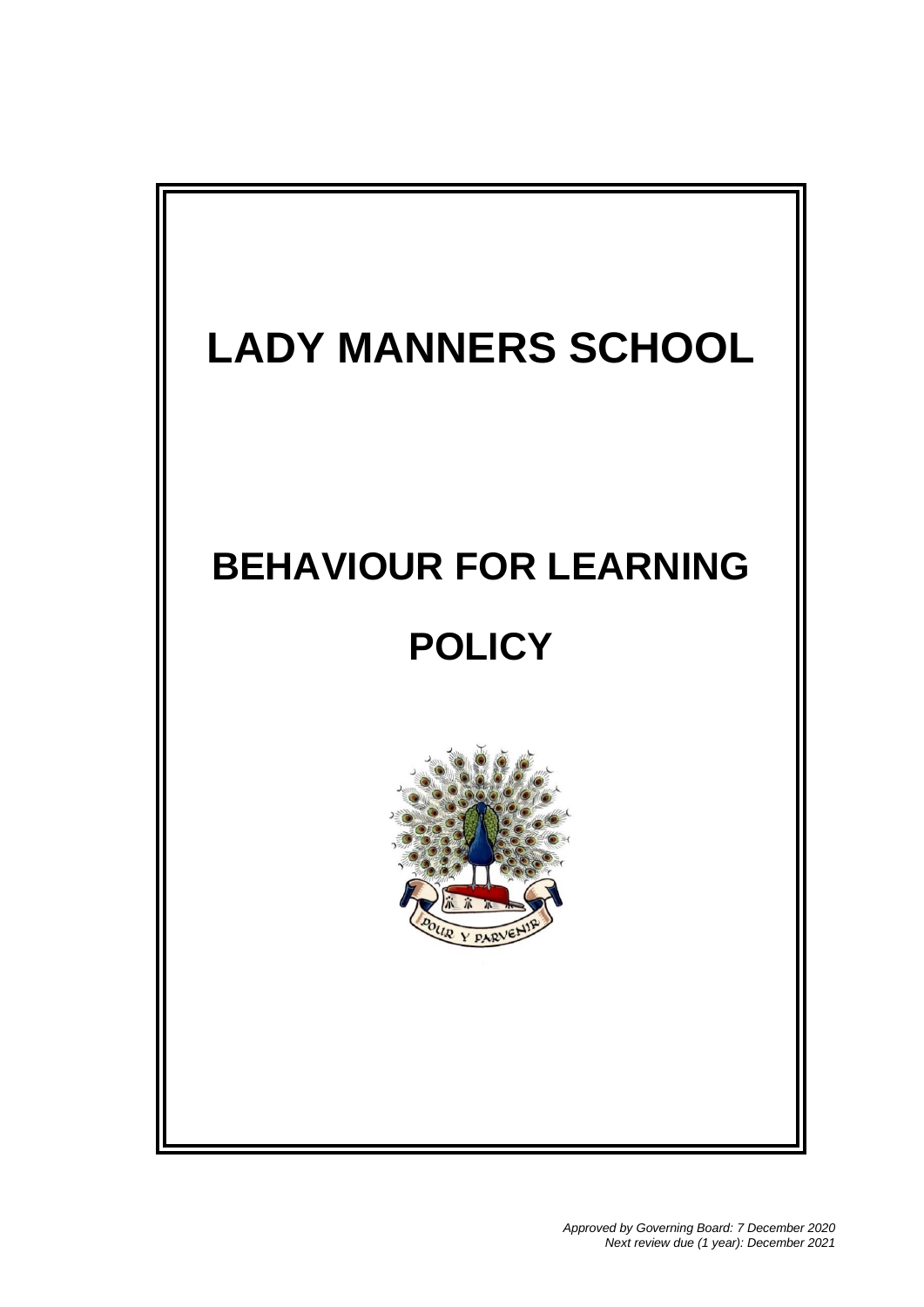#### **BEHAVIOUR POLICY**

#### **AIMS STATEMENT**

At Lady Manners School we strive to attain the highest standards in our work, have respect for others and develop our individual talents.

#### **GENERAL PRINCIPLE STATEMENTS**

- All members of the school community are treated with equal high regard.
- All members of the school are entitled to work and learn in a safe, calm and secure environment.
- The school promotes respect, fairness and inclusion, equality of opportunity, welfare and good relations across the whole community.
- The school works to eliminate all forms of discrimination, harassment and bullying.
- This policy will apply at all times when students are on site, are taking part in off-site school led activities or are travelling to and from school.
- The quality of learning, teaching and behaviour are inseparable issues and the responsibility of all staff.
- All staff model positive behaviour and promote the positive behaviour of students.
- Good behaviour is rewarded and any sanctions are applied in a fair and consistent manner.
- All members of the school community show consideration towards the individual and learning needs of each individual and support the school as a learning community.
- All staff have the responsibility to ensure that the curriculum is delivered in a manner which addresses the individual needs of students and a variety of teaching and learning styles are adopted in order to minimise disruptive behaviour.

#### **CODE OF CONDUCT**

A Code of Conduct is in place for all to implement and follow to support the ethos and values of Lady Manners School. See **Appendix 1.** In short:

- Be Safe
- Be Honest
- Be Organised
- Be Respectful
- Be Tidy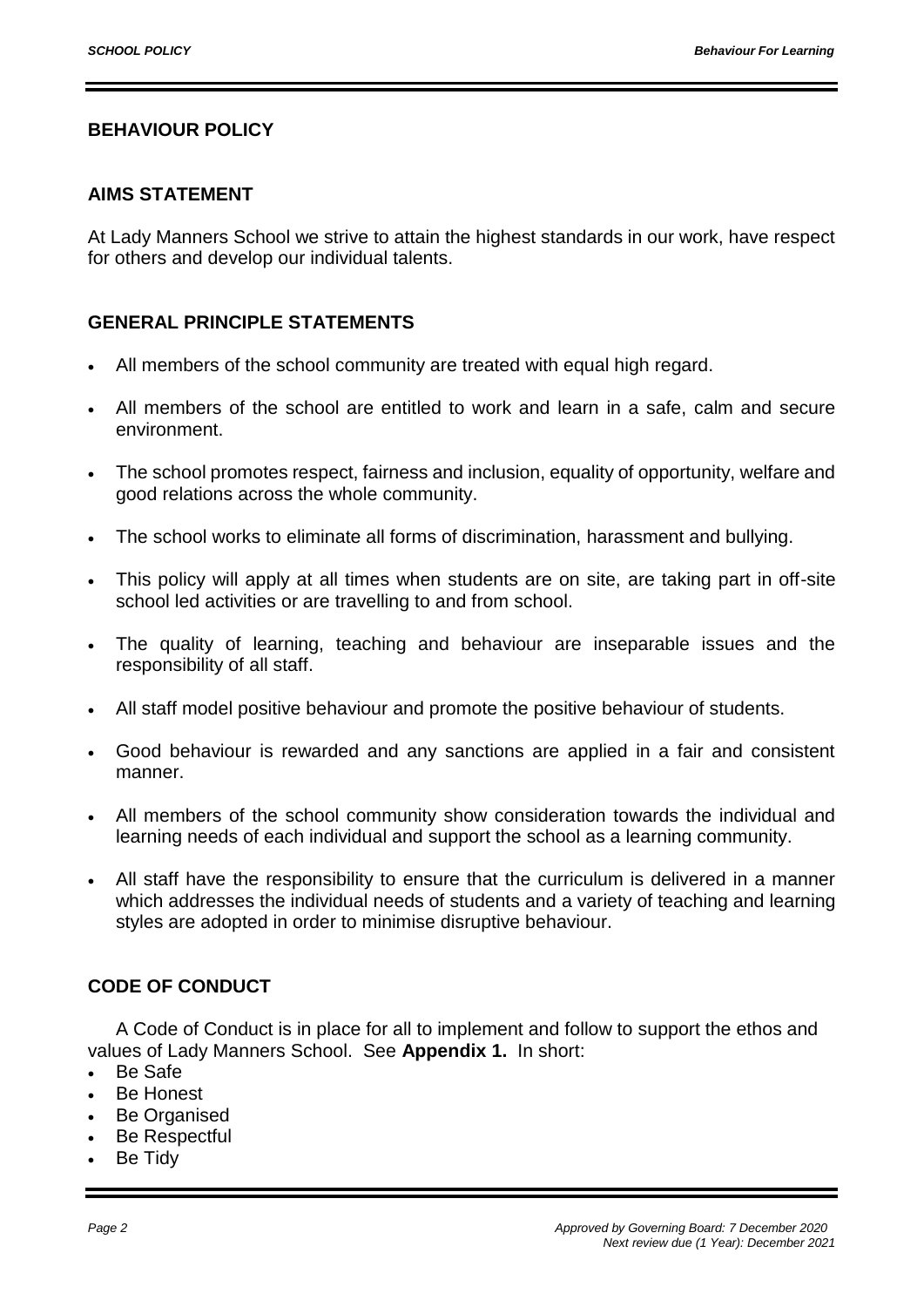#### **SCHOOL RULES**

A set of School Rules are in place to support the Code of Conduct in **Appendix 2**.

#### **REWARDS SYSTEM**

The school operates a Rewards System to promote and encourage good behaviour and achievement. School rewards are explained in **Appendix 3**

#### **BEHAVIOUR PROCEDURE**

A clear referral route to manage low level classroom disruption is identified in **Appendix 4**.

#### **ISOLATION**

In cases where a student's behaviour seriously breaches the Code of Conduct or School Rules, then isolation at lesson times and or social times is applied.

#### **ADDITIONAL SUPPORT FOR BEHAVIOUR MANAGEMENT**

- Students can be referred to Pastoral Support for both planned and supportive measures.
- Multi-agency professionals meet regularly to support individual students
- Senior pastoral staff attend the Peak 11 Pastoral Panel to share good practice, ideas and solutions and to agree any managed transfers to prevent permanent exclusions where possible.

#### **FIXED TERM AND PERMANENT EXCLUSIONS**

Exclusions relate to serious breaches of the Code of Conduct or School Rules. These will be used as a last resort in line with current legislation and policy (see Exclusion Policy).

October 2020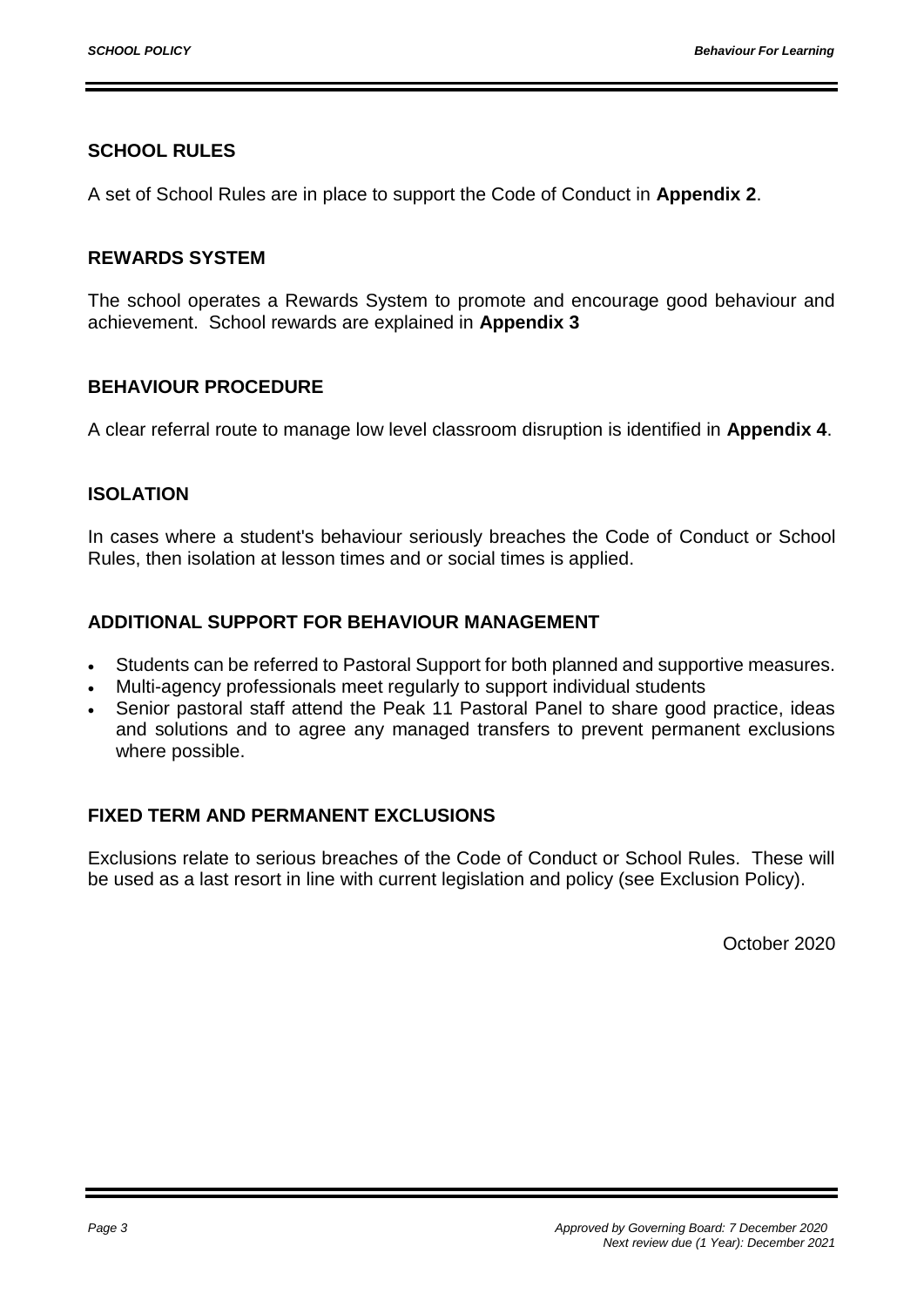# **LADY MANNERS SCHOOL**

# **SHORT CODE OF CONDUCT**

# **Five Easy Rules to Follow**

# **BE SAFE**

- Behave sensibly at all times to avoid accidents
- Keep to the left on corridors and don't run
- Stay on site

# **BE HONEST**

- Always tell the truth
- Take responsibility for your actions and pride in your achievements
- Let a member of staff know if you are worried about something

## **BE ORGANISED**

- Come to lessons on time and with the right equipment
- Do the best work you can and present it well

## **BE RESPECTFUL**

- Show concern for all members of the school community
- Consider your environment including the school buildings and equipment
- Take care of your belongings and respect those of others

## **BE TIDY**

- Always create a smart appearance wear your uniform correctly
- Don't drop litter use the bins provided
- Use lockers properly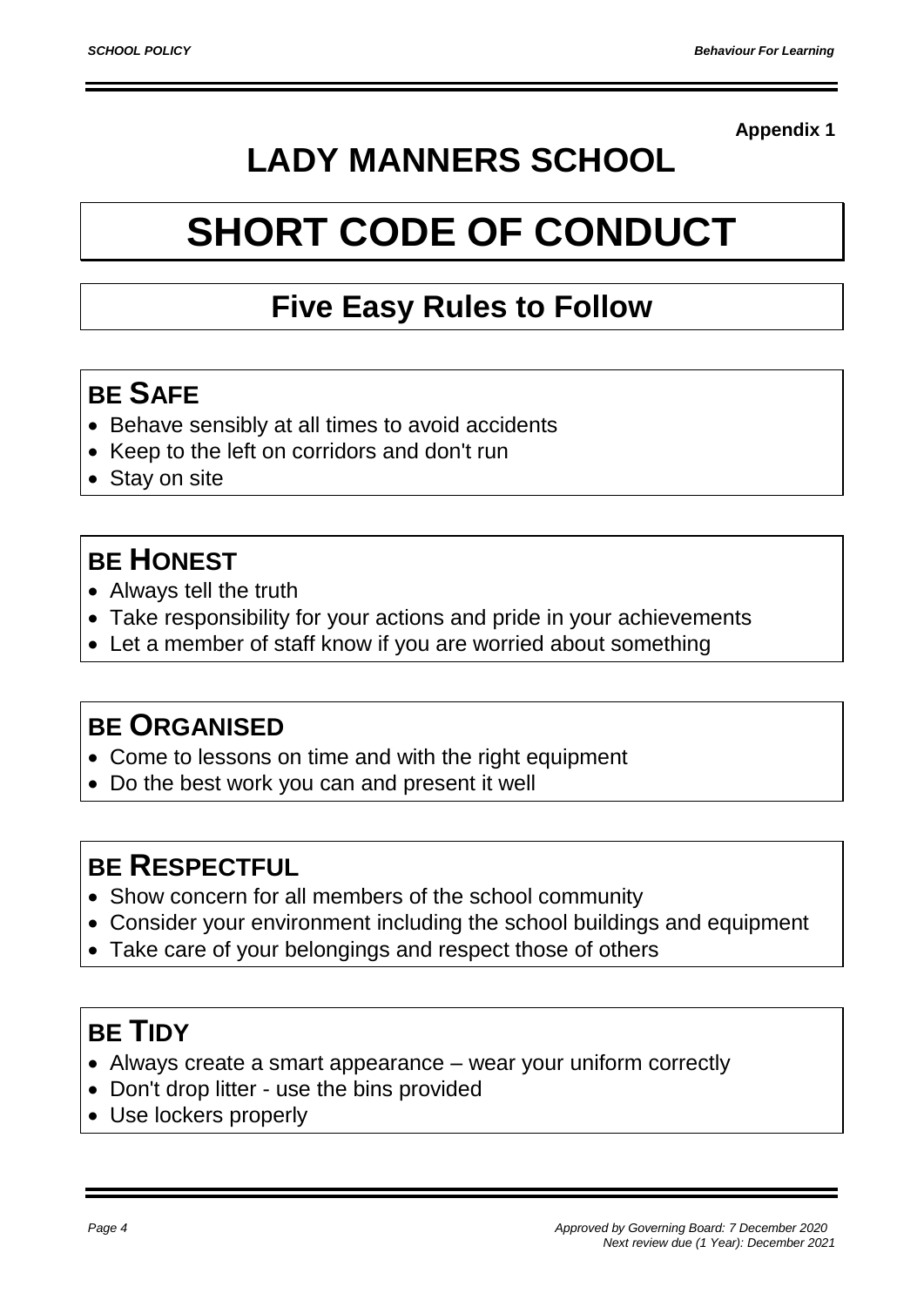#### **SCHOOL RULES**

The School Rules exist to help ensure safety, the welfare of all members of the school community and the smooth running of our school. They are based on the principle that it is always appropriate to behave thoughtfully and responsibly.

These Rules are arranged according to the logic of the '**SHORT**' abbreviation and provide a developed form of those five areas.

#### **1. Safety**

- When you move around school, do so carefully by walking. Always keep to the left when walking along corridors.
- When you are queuing, make sure that you behave sensibly and quietly.
- Bags should be carried with you at all times or stored in lockers.
- Sit on chairs or stools not on table tops, radiators or window sills.
- Emergency equipment and alarms exist for our safety and must not be misused in any way.
- Any electrical equipment and sockets must be used carefully and only when you have been given permission to do so.
- When approaching the bus bay you must always walk and use the recognised crossing points. When in the queue you must wait sensibly behind the white line. Only get on or off a bus when it has completely stopped; and do so safely and sensibly.
- Remain on the school premises at all times unless staff permission has been granted by your Head of Year.
- Some areas are 'Out of Bounds' and you must not go there these areas include the Boiler House, Pavilion, Substations, behind the library. Depending upon the time of year, weather conditions, or work in progress on site, it may sometimes be necessary to add to these 'Out of Bounds' areas.
- No alcohol, tobacco, e-cigs, lighters, aerosols, drugs, solvents, fireworks nor any weapons are allowed in school. Lady Manners School is a 'No Smoking' establishment for all members of the school community and all visitors.
- Mobile phones or other electronic devices can only be brought to school for emergency use before and after school. They must be kept switched off and out of sight during the school day.

#### **2. Honesty**

- As a member of this school it is your responsibility to tell the truth.
- If you become aware of a serious problem or dangerous situation then you must report it to a member of staff.
- Any breakages or accidental damage must be reported immediately.
- Valuable items should not be brought to school. If, despite this rule, students choose to do so, school will not be held responsible for any damage or loss of the item.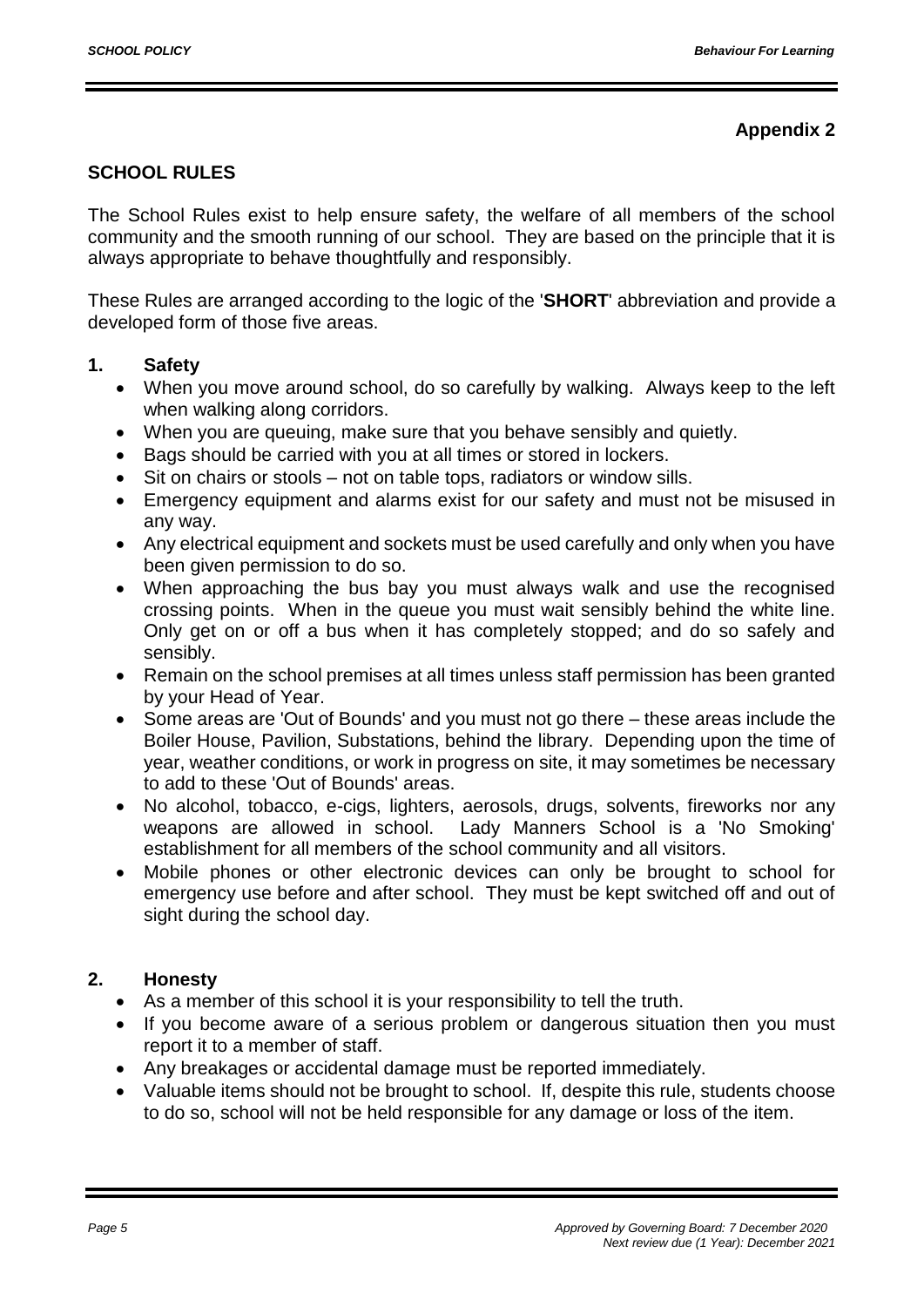#### **3. Organisation**

- Take all necessary equipment to lessons.
- For particular subjects, like PE, appropriate items of kit will be needed and must be remembered every time.
- Work should be written in blue or black pen.
- Diagrams, maps and sketches should be completed in pencil and rulers should be used to help draw straight lines.
- Headings should be underlined and work should be named, given a title and dated.
- Use the Homework Diary to help organise your work.
- Arrive for school and for individual lessons on time.
- Work must be completed to the set deadlines.

#### **4. Respect**

- Always show respect and concern for all.
- Always display courtesy and good manners.
- Look after the school, its buildings, furniture, equipment and the environment.
- Take care of your belongings and respect those of others.
- Whenever a register is being taken, sit quietly and answer your name appropriately.
- Any forms of offensive material are banned from school.
- It is disrespectful to use offensive language and you must not do so.

#### **5. Tidiness**

- It is important to create a smart appearance and wear your uniform correctly. This includes the whole of the school day and your journeys to and from school.
- Put litter in the bins provided and leave all areas clean and tidy. This includes ensuring that your own work area is clean and tidy before you leave a lesson.
- Chewing gum is not allowed in school.
- Use lockers properly.
- All packed lunches and any food and drink purchased in the dining halls must be consumed there. Good table manners are always appropriate.
- All your work should be presented well and you should keep your book in good order.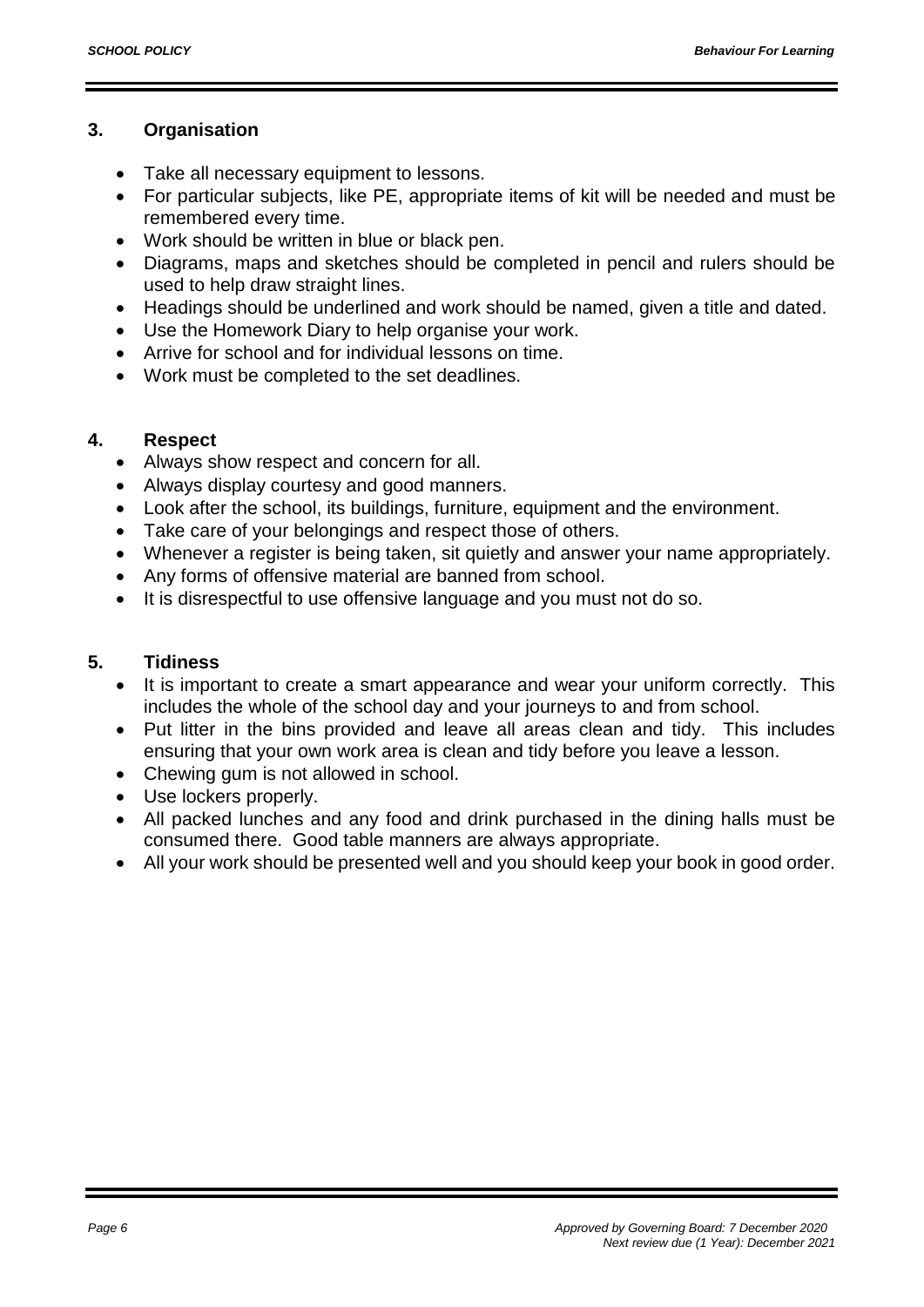#### **REWARDS**

We cater for students of all abilities and interests and are committed to praising and rewarding positive success both inside and outside the classroom.

The rewards system promotes desired behaviour, effort, achievement and attitude.

A formal rewards system operates whereby subject staff issue positive house points to a student for recognised work and effort.

Staff recognise achievement and effort through house points on Class Charts and tracking grades.

Students are recognised in achievement assemblies held regularly.

Individual congratulatory letters may be sent home acknowledging specific individual achievements.

House points contribute towards the house system's 'Wrench Shield'. There is also a day out for the students achieving the most house points.

The annual speech night recognises diligence shown by students in each year group, along with many other awards recognised in various fields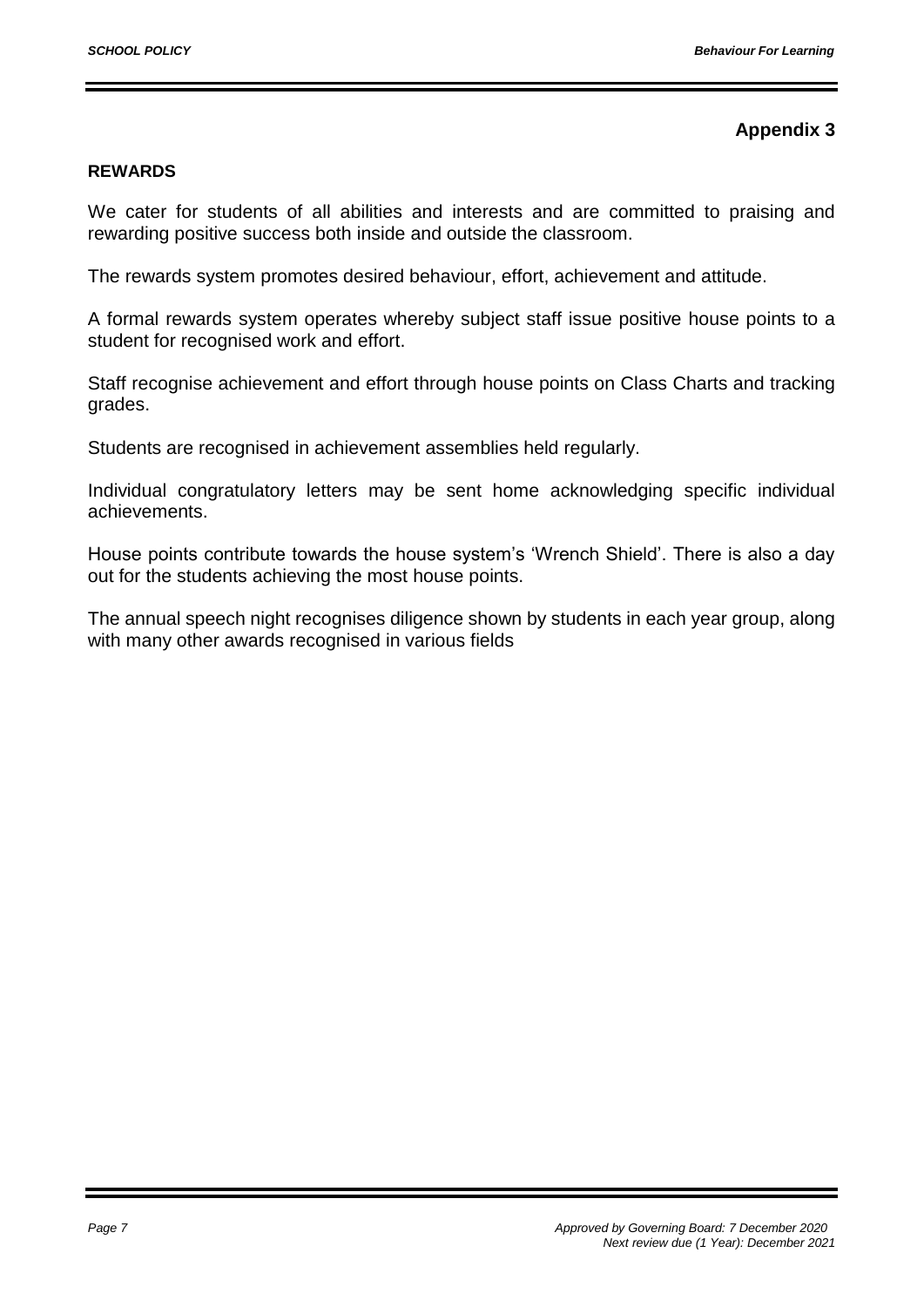#### **BEHAVIOUR PROCEDURE - SEPTEMBER 2020**

#### **Basic Principles**

Staff, students and parents want

- positive and calm classrooms conducive to an encouraging learning environment
- any disruption to be dealt with quickly, consistently and not allowed to escalate or affect other learners
- consistency and everyone to play their part

#### **Any conduct issues will be recorded as a negative on ClassCharts using:**

- **Late** when a student arrives late to form time or to a lesson without a valid reason such as a music lesson or late bus
- **Uniform** when a student is not in correct uniform. Common issues such as shirt untucked, no blazer, no tie, trainers, extra piercings
- **Equipment** when a student does not have their equipment:
	- o Pen, pencil, ruler
	- o Relevant books/equipment
	- o Subject specific such as calculator, food ingredients, PE kit
- **Mobile Phone** when seen by a teacher in the school day. *Phones are allowed to be used up until 8.45am and once out of the school building at the end of the day. Mobile phones should be in the students' bags and not seen/used in the school day.* Any phone seen will be confiscated and placed in a zip plastic bag and handed to reception. The phone can be collected at the end of the day. If this is repeated 3 times in two week period, they will receive a detention.
- **Homework** when a student does not have their homework or there is an issue with the homework such as no effort made
- **Chewing gum** when a student is chewing**.** Chewing gum is banned in school

#### **BEHAVIOUR (IN CLASS PROCEDURE)**

- All lessons will have a seating plan.
- Students should immediately enter the classroom, where possible, to avoid congestion in the corridors
- Students are expected to have all their equipment and books on desks immediately without being asked
- The register must be completed at the start of the lesson with a formal response
- There must be silence when the teacher or a class member is talking.
- No shouting out
- Teachers will employ low level disruption strategies to ensure good behaviour such as looks, reminders to look at the board/teacher/stop talking etc. before using the S1-4 system
- All students must stand behind their seats and leave in an orderly way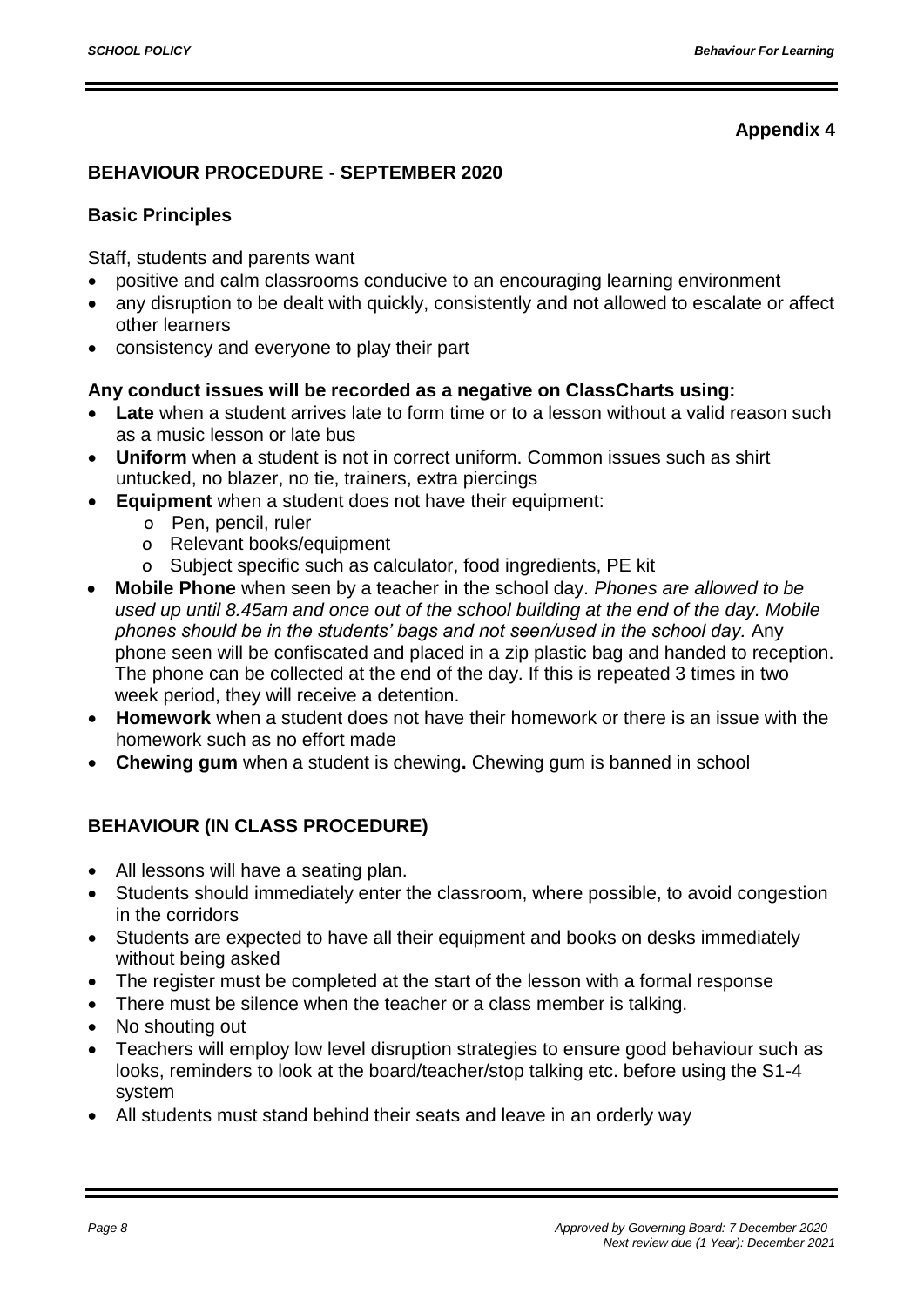#### **S1** First formal warning

#### **Please press the appropriate negative icon**

If a student has to be reminded to not disrupt the learning they will be given their first warning which will be recorded on Class Charts



If the same student has to be reminded again for disrupting the learning then they are on S2 which will be recorded on classcharts



If the same student continues to disrupt the learning then they are on S3 and will be given a lunchtime detention which will be recorded on classcharts.



If student still continues to disrupt learning (despite encouragement to behave) on call will be requested and S4 will be recorded on classcharts and a middle/senior leader will arrive to take the student to isolation.

#### **S4/ON-CALL**

- On-call duty will collect a radio and walk round various zones. Reception will receive the on call notification and radio for assistance.
- On-call duty will go to the room, speak to the teacher away from the student, then take the student to isolation.
- The teacher as soon as is possible is to email details to the HoY and pastoral@ so an appropriate sanction and support can be decided upon.